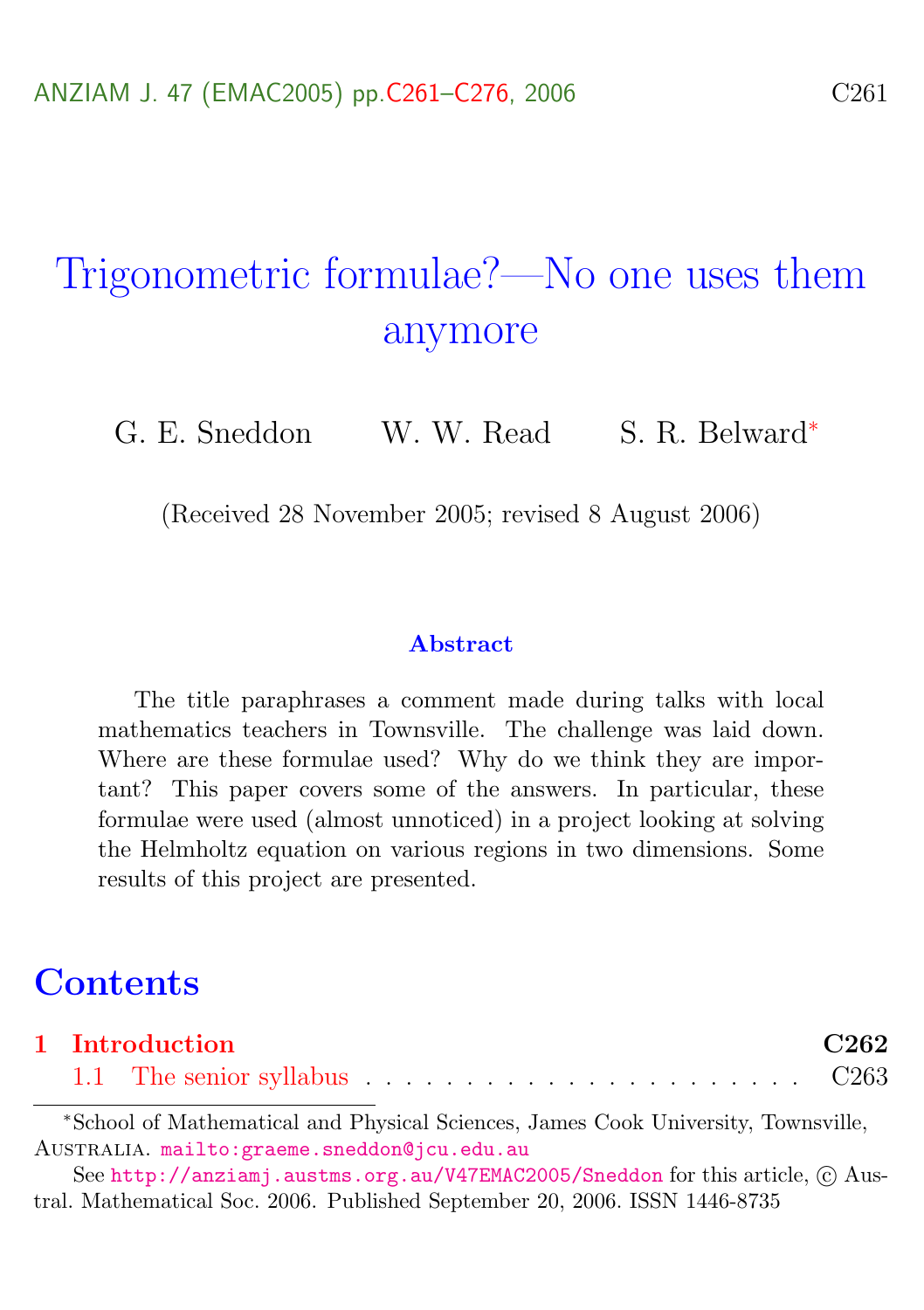#### Contents C262

|             | 2 Why are these formulae important                                                     | C263             |  |  |  |  |  |  |  |  |  |  |  |
|-------------|----------------------------------------------------------------------------------------|------------------|--|--|--|--|--|--|--|--|--|--|--|
| $3^-$       | But where are they used                                                                |                  |  |  |  |  |  |  |  |  |  |  |  |
|             | 3.1                                                                                    | C <sub>265</sub> |  |  |  |  |  |  |  |  |  |  |  |
|             | 3.2 <sub>1</sub>                                                                       | C <sub>266</sub> |  |  |  |  |  |  |  |  |  |  |  |
|             | 3.3 <sub>1</sub>                                                                       | C <sub>266</sub> |  |  |  |  |  |  |  |  |  |  |  |
|             | 3.4                                                                                    | C <sub>267</sub> |  |  |  |  |  |  |  |  |  |  |  |
|             | 4 The Helmholtz equation                                                               |                  |  |  |  |  |  |  |  |  |  |  |  |
|             | 4.1 The method of particular solutions                                                 | C271             |  |  |  |  |  |  |  |  |  |  |  |
|             | The equilateral triangle $\dots \dots \dots \dots \dots \dots \dots \dots$ C272<br>4.2 |                  |  |  |  |  |  |  |  |  |  |  |  |
| $5^{\circ}$ | Conclusion                                                                             |                  |  |  |  |  |  |  |  |  |  |  |  |
|             | <b>References</b>                                                                      |                  |  |  |  |  |  |  |  |  |  |  |  |

# <span id="page-1-0"></span>1 Introduction

The thoughts leading to this paper came from discussions that took place between members of the School of Mathematical and Physical Sciences at James Cook University and the committee of the local branch of the Queensland Association of Mathematics Teachers. As a part of those discussions we looked at the current Senior Mathematics syllabus in Queensland.

One surprise was that basic trigonometric formulae, such as that for  $sin(A+)$ B) and related formulae, seem to have been relegated to just an option in the advanced mathematics subject. In the discussions that we had, a story was related about how an engineer was called in the middle of the night and asked what this formula was used for and he replied 'nothing'. This response might appear to support the decision not to include this topic in the core syllabus. However, it came as a surprise to those present at the meeting. Unfortunately, as often happens in those situations, no one could offer a realistic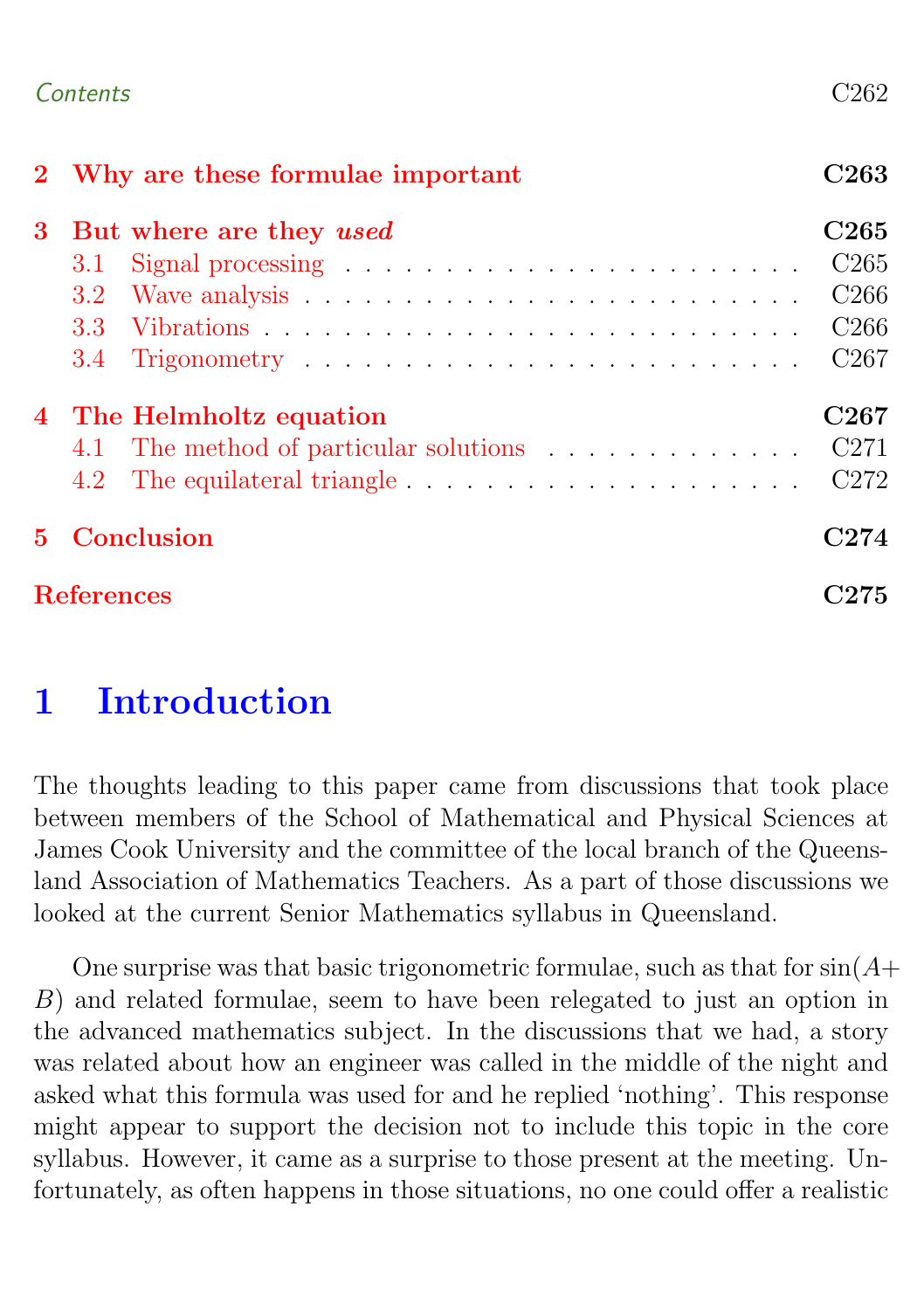#### <span id="page-2-2"></span>1 Introduction C263

application immediately. It was particularly annoying the next day when we realised that we had used the formula at an important stage in our research earlier in the year. This use of the formula had gone almost unnoticed. We shall comment on this later. In the meantime, we identified several other areas where the formulae are used.

#### <span id="page-2-0"></span>1.1 The senior syllabus

In Queensland, the Senior Mathematics syllabus extends over the final two years of high school, years 11 and 12. There are two subjects, Mathematics B and Mathematics C. (There is a third subject, Mathematics A, which is a lower level subject, or General Mathematics.) Details of these syllabi can be found on the Queensland Studies Authority website [\[1\]](#page-14-1).

Mathematics B covers topics such as elementary functions, elementary calculus, some integration and statistics. The Mathematics C syllabus covers group theory, real and complex numbers, matrix algebra, vectors, calculus (methods and applications) and structures and patterns (basically sequences and series). Then there is a group of optional topics, from which schools should choose just two. These optional topics are (in order) linear programming, conics, dynamics, number theory, probability models, advanced periodic and exponential functions, and other.

It is not until the second last topic that we see a reference that might cover trigonometric formulae. It is almost as if this is a 'fall back' option in case schools cannot think of any other suitable topic.

### <span id="page-2-1"></span>2 Why are these formulae important

Firstly, the derivation of the formula, for  $sin(A + B)$ , is an interesting piece of mathematics. The proof is a neat exercise in geometry, and requires some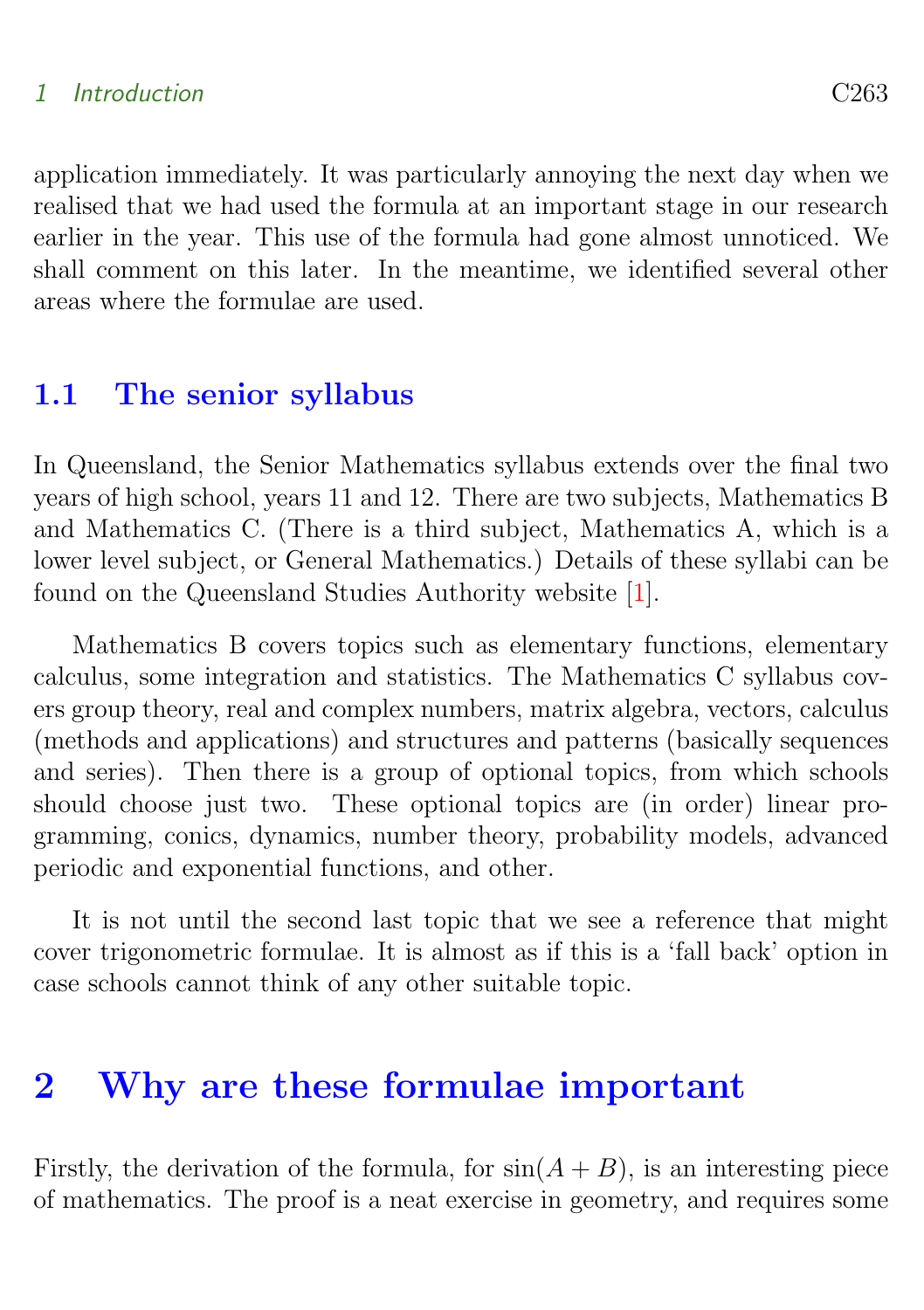#### 2 Why are these formulae important C264

construction and some calculation. It is typical of many types of geometric construction that are so important in physics and mechanics.

Secondly, the trigonometric formula is just as important for what it is not:  $sin(A+B)$  is not the same as  $sin A + sin B$ . It is of lesser importance if someone cannot quite remember the precise details of the formula. A student may not always be be sure which one is cos–cos and which is sin–cos, or remember the details of the signs. However, such a student should be aware that there is a rule for  $sin(A + B)$  and that the answer is not  $sin A + sin B$ . A glance at the geometry makes this clear. University mathematics staff and school teachers alike will be familiar with many other examples of this type. For example,  $\sqrt{x^2 + y^2}$ ,  $1/(a + b)$ ,  $(x + y)^2$ . The important point here is that these functions are non-linear and that in reality it is a very specialised set of functions for which  $f(x + y) = f(x) + f(y)$ .

It is easy for anyone to make this mistake, but it is our perception that students are increasingly worse at these concepts. Whereas once an offending student might show some embarrassment, and the staff member might consider it such an amusing event that he or she might make a point of telling some colleagues, now students show surprise or even disbelief when told, say, that  $\sqrt{x^2 + y^2}$  is not equal to  $x + y$ . Unfortunately, staff members no longer regard it as a noteworthy event.

<span id="page-3-0"></span>This is a pity. In our opinion, understanding that not all functions are linear and that some functions will have different rules for  $f(x + y)$  is important for anyone learning mathematics. Even if students cannot remember the details of the rules, they should at least be aware that there are rules and know when they should check these rules.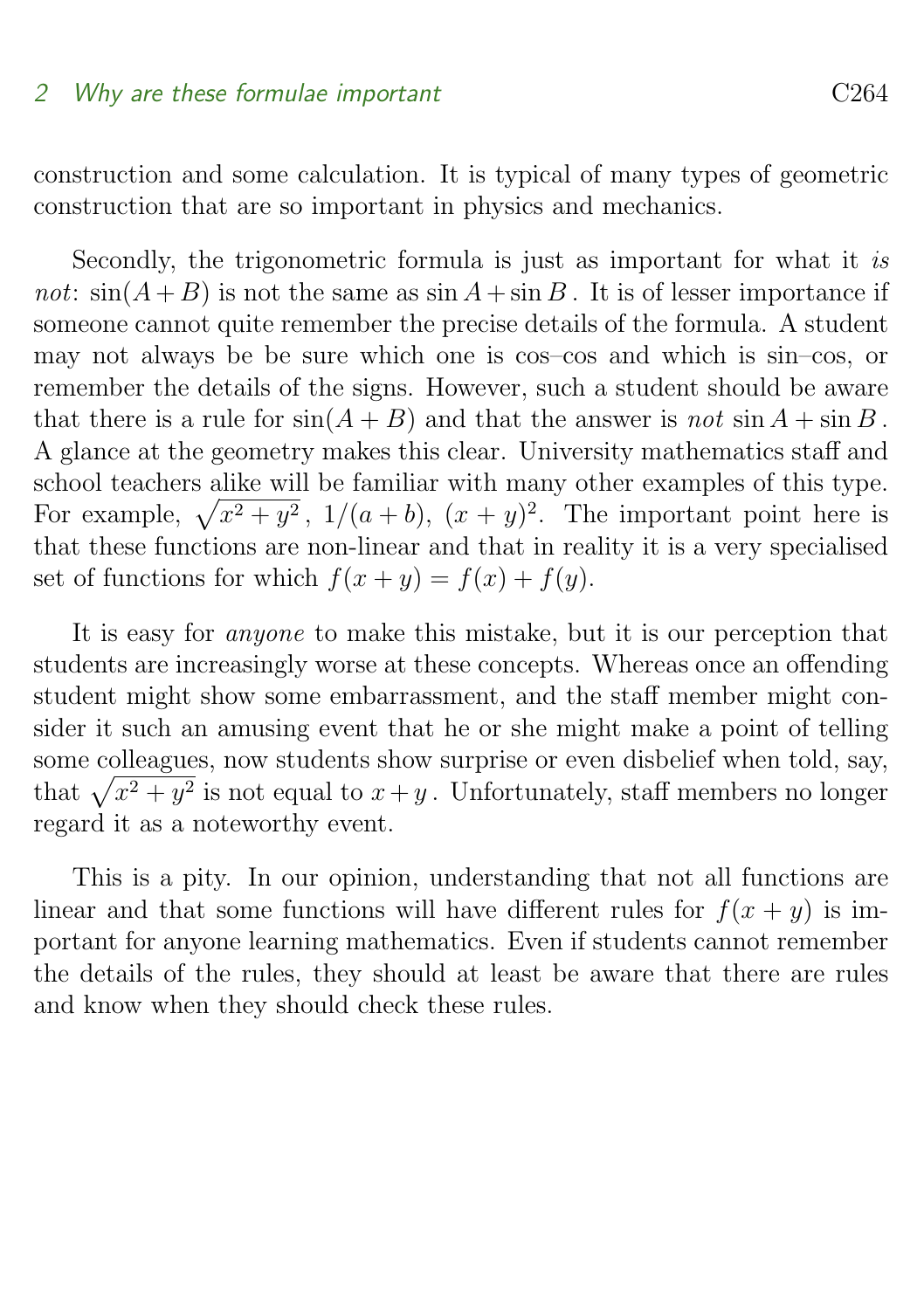#### <span id="page-4-1"></span>2 Why are these formulae important contains the C265

### 3 But where are they used

The examples that we found fall into four broad areas. A qualitative discussion of some of these applications and many other applications of trigonometry can be found in Wikipedia, The Free Encyclopedia [\[2\]](#page-14-2).

### <span id="page-4-0"></span>3.1 Signal processing

1. Trigonometric formulae are important in understanding how amplitude modulated signals (used in am radio broadcasts) can be expressed in terms of the side-band frequencies. For instance

$$
\cos \omega_0 t \cos \omega t = \frac{1}{2} [\cos(\omega_0 + \omega)t + \cos(\omega_0 - \omega)t].
$$

Here  $\omega_0$  is the carrier frequency and  $\omega$  is the frequency of the signal. In this case a complicated function is written in terms of two much simpler functions.

2. In a similar fashion, a complicated signal can be represented in terms of its Fourier transform or the coefficients of its Fourier series. For instance, a CAT scan is one example where this happens.

The trigonometric formulae are used in the development of the Euler formulae for the coefficients of the Fourier series. Similarly, the identity  $e^{i(x+y)} = e^{ix} \times e^{iy}$ , which represents the trigonometric formulae in a different form, is central in the development of the Fourier transform.

Once the Fourier transform and the discrete Fourier transform are acknowledged as examples where the trigonometric functions and their formulae are used, then the applications are virtually limitless. It is just that these applications are often a part of software that is taken for granted.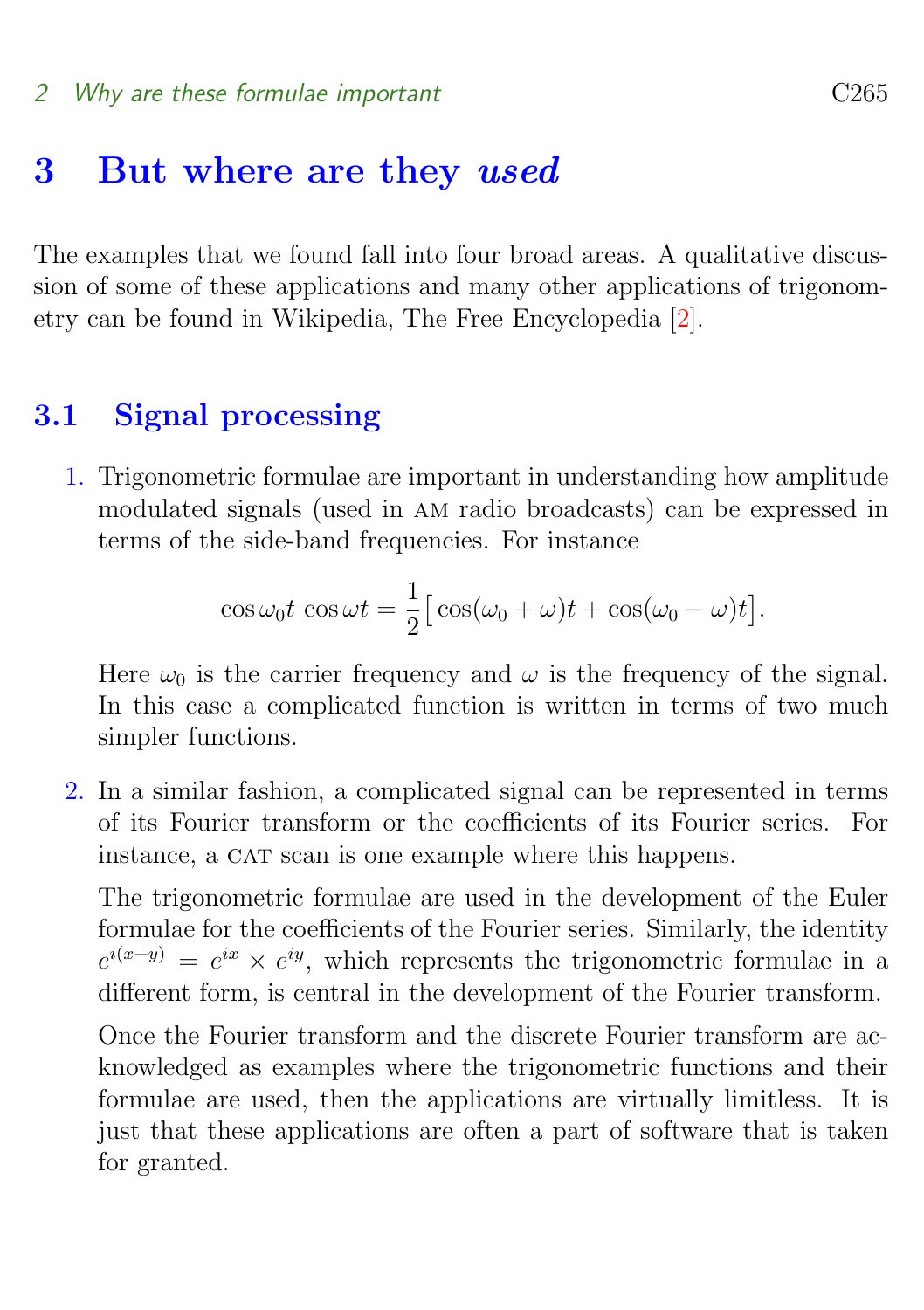#### 3 But where are they used C<sub>266</sub>

### <span id="page-5-0"></span>3.2 Wave analysis

1. Standing waves can be seen as being composed of travelling waves. That is,

$$
\cos x \cos ct = \frac{1}{2} [\cos(x + ct) + \cos(x - ct)].
$$

2. In a similar fashion, it is sometimes helpful to express a travelling wave in terms of standing waves. For example

 $\cos(lx+my+nz-ct) = \cos(lx+my+nz)\cos ct+\sin(lx+my+nz)\sin ct$ .

### <span id="page-5-1"></span>3.3 Vibrations

The analysis of any vibrations will involve trigonometric functions. Some examples follow.

1. If different components of machinery vibrate with different frequencies, the resulting beat frequency can often be heard as a low background hum. The source of this beat frequency can be understood as a direct application of the sum–product formulae.

A beat frequency also results when two musical notes with different frequencies are played together. These beats can be used as an aid in tuning musical instruments. (Though it is likely that the instrument tuner may be unaware of the mathematics behind these beats.)

2. It is important to be able to decompose any vibration into its normal modes. For example, the motion of a double pendulum appears reasonably complicated. However, it can readily be decomposed into its two component modes, each of which is just simple harmonic motion.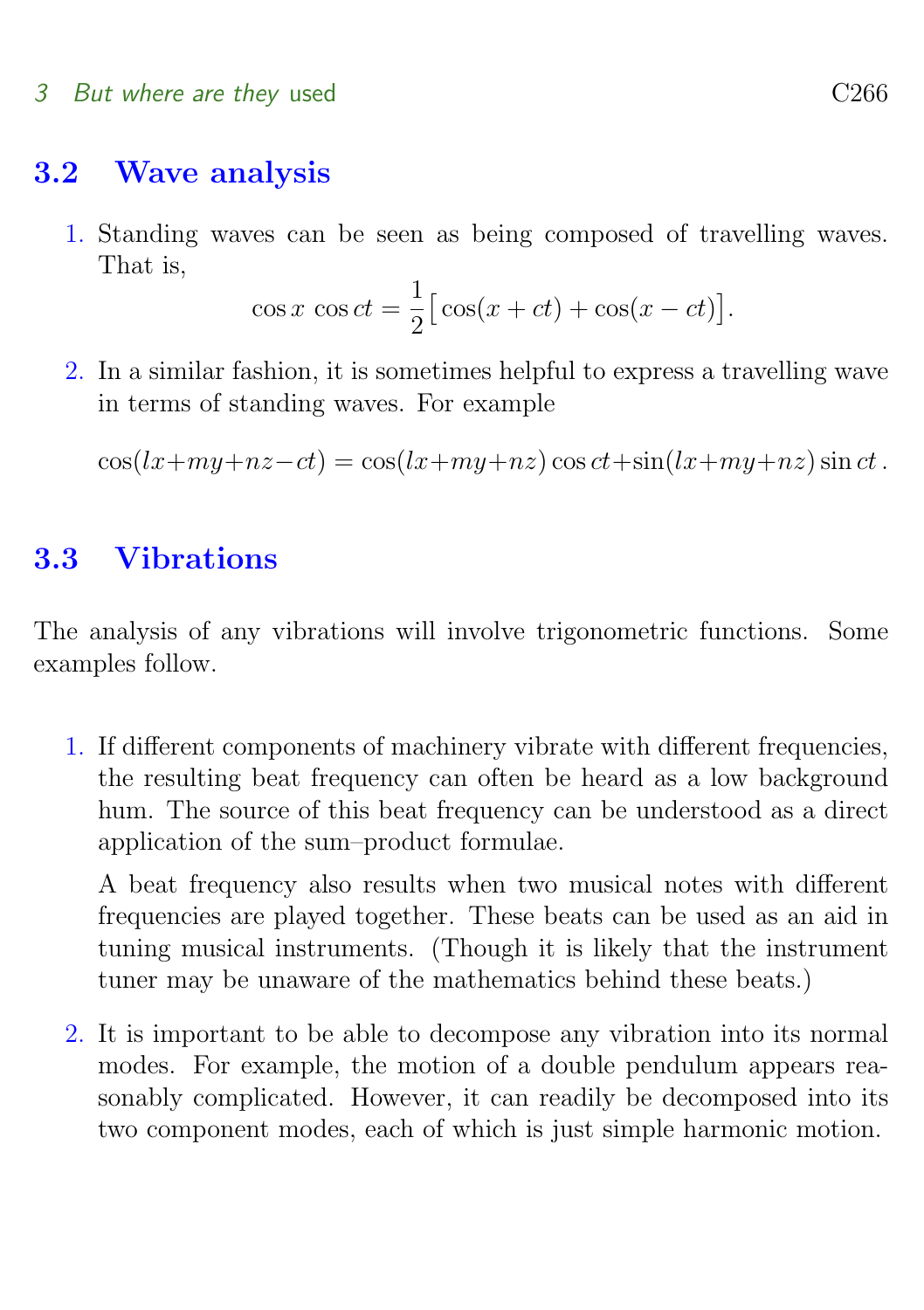#### <span id="page-6-2"></span>3 But where are they used C<sub>267</sub>

### <span id="page-6-0"></span>3.4 Trigonometry

The formulae are important in trigonometry. Here are two specific examples.

- 1. In surveying (particularly in spherical trigonometry) the formulae are used to determine if the measurements correspond to a closed figure.
- 2. In analysing planetary motion (or the motion of any heavenly bodies) it is necessary to go through several coordinate transformations to transform the motion in the ecliptic plane into motion expressed in terms of a reference frame fixed in the earth's surface. These transformations all rely on the trigonometric formulae.

## <span id="page-6-1"></span>4 The Helmholtz equation

At the time of our meeting with the mathematics teachers we had forgotten that the formulae had been used to carry out one of the steps in our research. The Helmholtz equation,

$$
\frac{\partial^2 \Psi}{\partial x^2} + \frac{\partial^2 \Psi}{\partial y^2} + \lambda \Psi = 0 \,,
$$

had arisen when considering advection–diffusion for hill slope seepage problems [\[3,](#page-14-3) [4,](#page-14-4) [5\]](#page-14-5). This equation typically arises when finding the motion of a vibrating membrane. In that case the eigenvalue  $\lambda$  is related to the frequency of the vibration. It is easy to find solutions of this equation, but not so easy to get solutions that satisfy certain boundary conditions. For example, on a square membrane whose side length is  $l = 1$ , if we require the solution to be zero on the boundary of the square there will be solutions in the form

$$
\Psi(x,y)=\sin m\pi x\,\sin n\pi y\,,
$$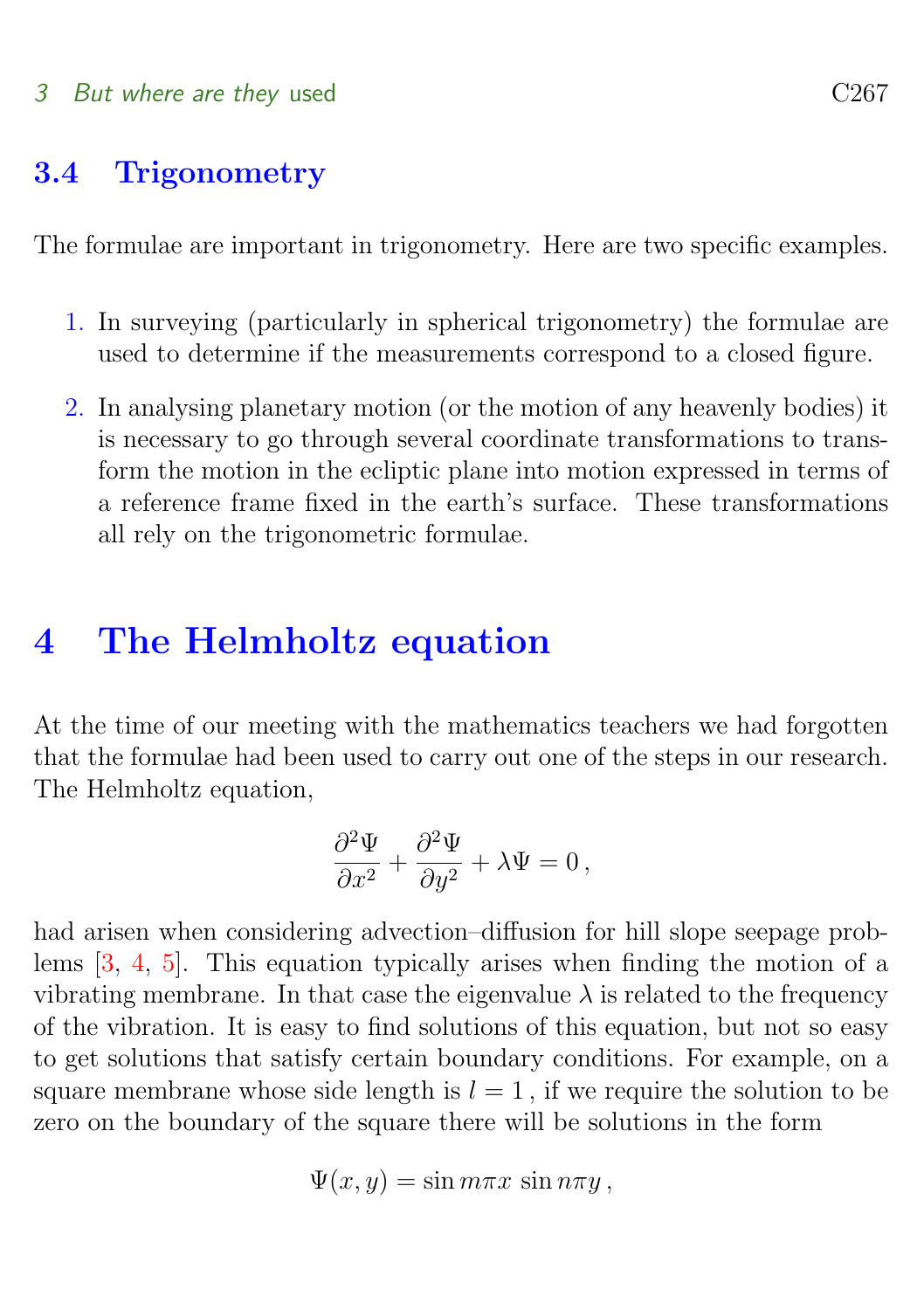

<span id="page-7-0"></span>Figure 1: Graphs of the modified domain. The upper boundaries have the equations  $y = w + 4(1 - w)x(1 - x)$  for  $w = 0, 0.25, 0.5, 0.75, 1.0$ .

(*m* and *n* are integers) and the value of  $\lambda$  will be  $\pi^2(m^2 + n^2)$ .

We wanted solutions on a more general region. We started looking for solutions on a unit square that was modified so that the upper boundary had a parabolic shape as shown in Figure [1.](#page-7-0)

We tried to find solutions of the form

$$
\Psi(x,y) = \sum_{k=1}^{N} a_k v_k(x,y) ,
$$

where the  $a_k$  are constants and the  $v_k$  are known functions that satisfy the equation, but not necessarily the boundary conditions. The aim was to find coefficients  $a_k$  so that  $\Psi(x, y)$  will come close to satisfying the boundary conditions. The next step is to make an appropriate choice of the functions  $v_k$ . We initially chose  $v_k = \sin m\pi x \sin n\pi y$ , where m or n may not be integers. For a fixed  $\lambda$  we might choose

$$
v_k = \sin k\pi x \, \sin \gamma_k \pi y \,,
$$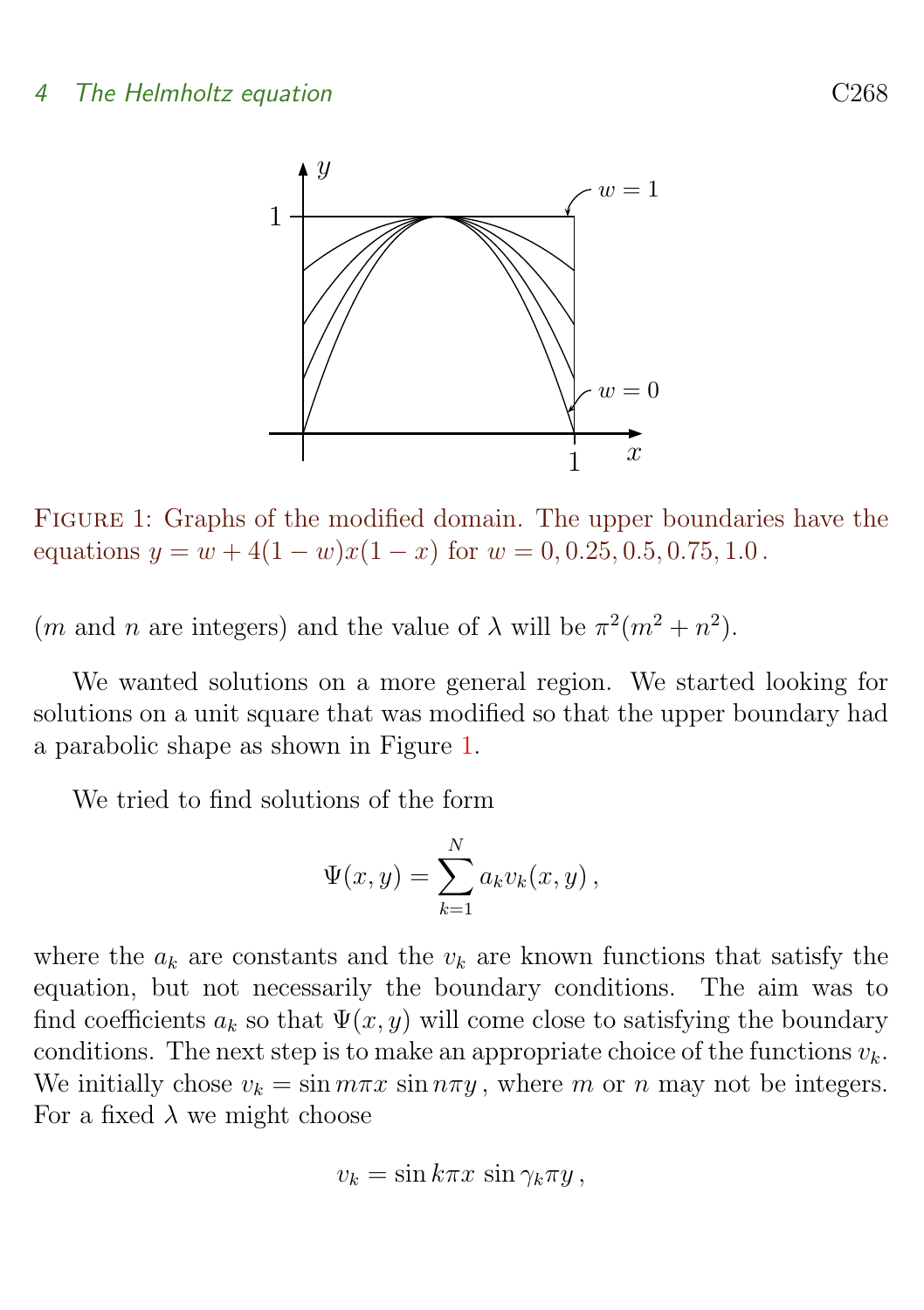#### 4 The Helmholtz equation C269

with k an integer and  $\gamma_k = \sqrt{\lambda/\pi^2 - k^2}$ . This is not helpful if  $k^2 > \lambda/\pi^2$ . In those cases we switched to the sinh function so that

 $v_k = \sin k\pi x \, \sinh \gamma_k \pi y$ ,

with  $\gamma_k = \sqrt{k^2 - \lambda/\pi^2}$ . These functions satisfied the boundary conditions on the side and bottom boundaries. There were a sufficient number of functions to obtain a reasonable fit at the top boundary, but the nature of the sinh functions created difficulties if too many of them were required. The problem of determining the coefficients  $a_k$  became ill-conditioned.

The problem still was to find more functions that satisfied the differential equation. To overcome this we went back to the original solution and wrote it as

$$
\sin m\pi x \sin n\pi y = \frac{1}{2} \big[ \cos(m\pi x - n\pi y) - \cos(m\pi x + n\pi y) \big].
$$

Each of these two terms satisfies the differential equation and more importantly, each one represents a standing wave at a fixed angle to the x-axis. It became clear that the functions we needed would be a set of such standing wave functions but chosen so that the directions were all equi-spaced. If there were N such functions, they could be chosen to be

$$
\phi_k = \cos(m\pi x + n\pi y),
$$

with

$$
m = \frac{\sqrt{\lambda}}{\pi} \cos \theta_k, \quad n = \frac{\sqrt{\lambda}}{\pi} \sin \theta_k,
$$

where  $\theta_k = k\pi/(2N)$ ,  $k = 1, ..., N$ . This choice of function guaranteed that  $\pi^2(m^2 + n^2) = \lambda$  and the choice of the  $\theta_k$  ensured that the directions were equi-spaced. A typical function is illustrated in Figure [2.](#page-9-1)

In practice we actually used the functions  $v_k = \cos m\pi(x - 0.5) \sin n\pi y$ as basis functions. These functions automatically satisfied the boundary condition on the bottom boundary and were symmetric about  $x = 0.5$ . Thus any solutions found this way would also have this symmetry.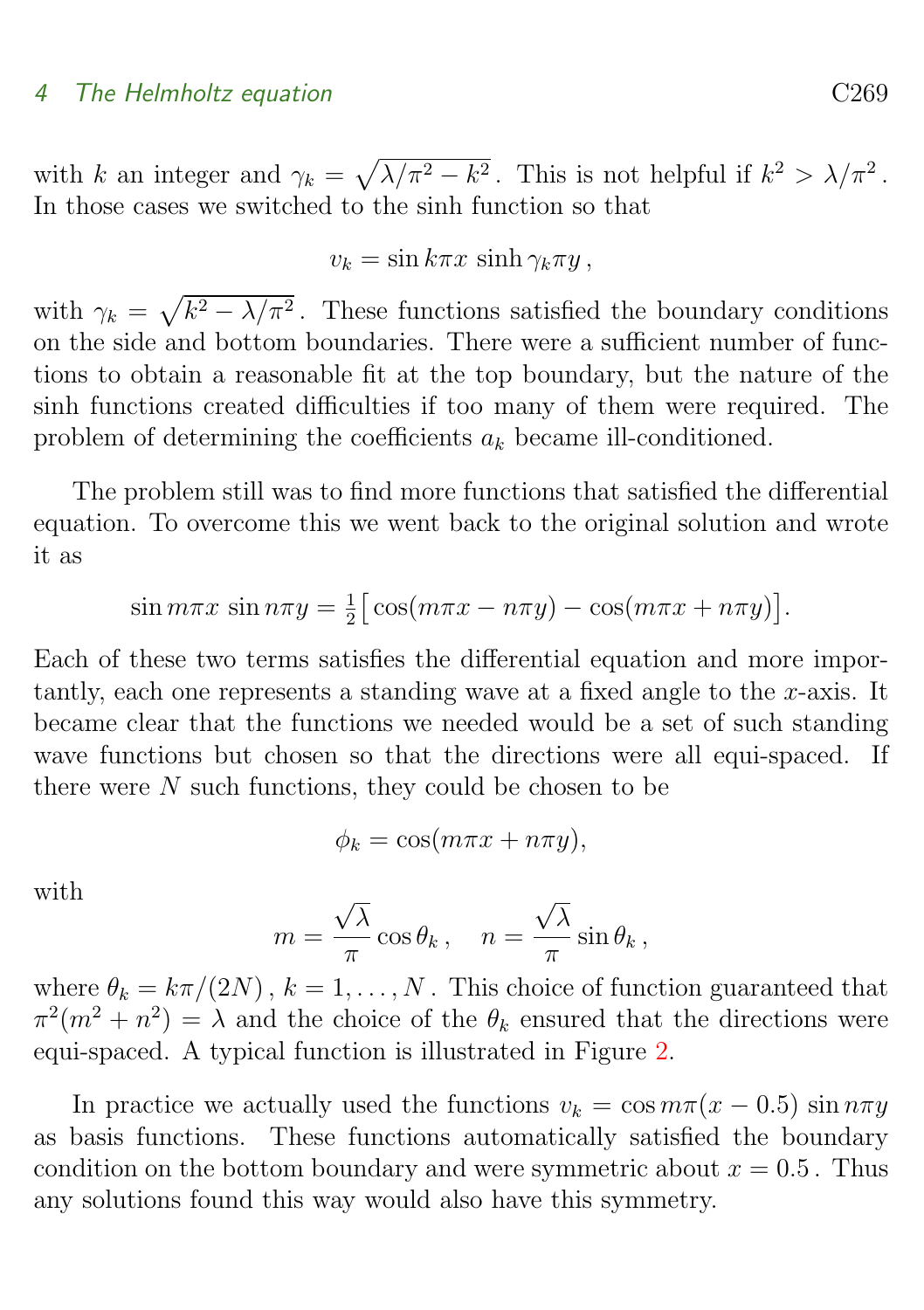<span id="page-9-1"></span>

<span id="page-9-2"></span>FIGURE 3: Two of the solutions, and the corresponding values of  $\lambda$ , obtained for the parabolic shape  $y = x(1-x)$ .

<span id="page-9-0"></span>We were interested in the convergence of these different solutions on different shaped regions and how accurately the eigenvalue could be obtained. Figure [3](#page-9-2) shows some of the solutions on the region bounded above by the parabola  $y = x(1 - x)$ .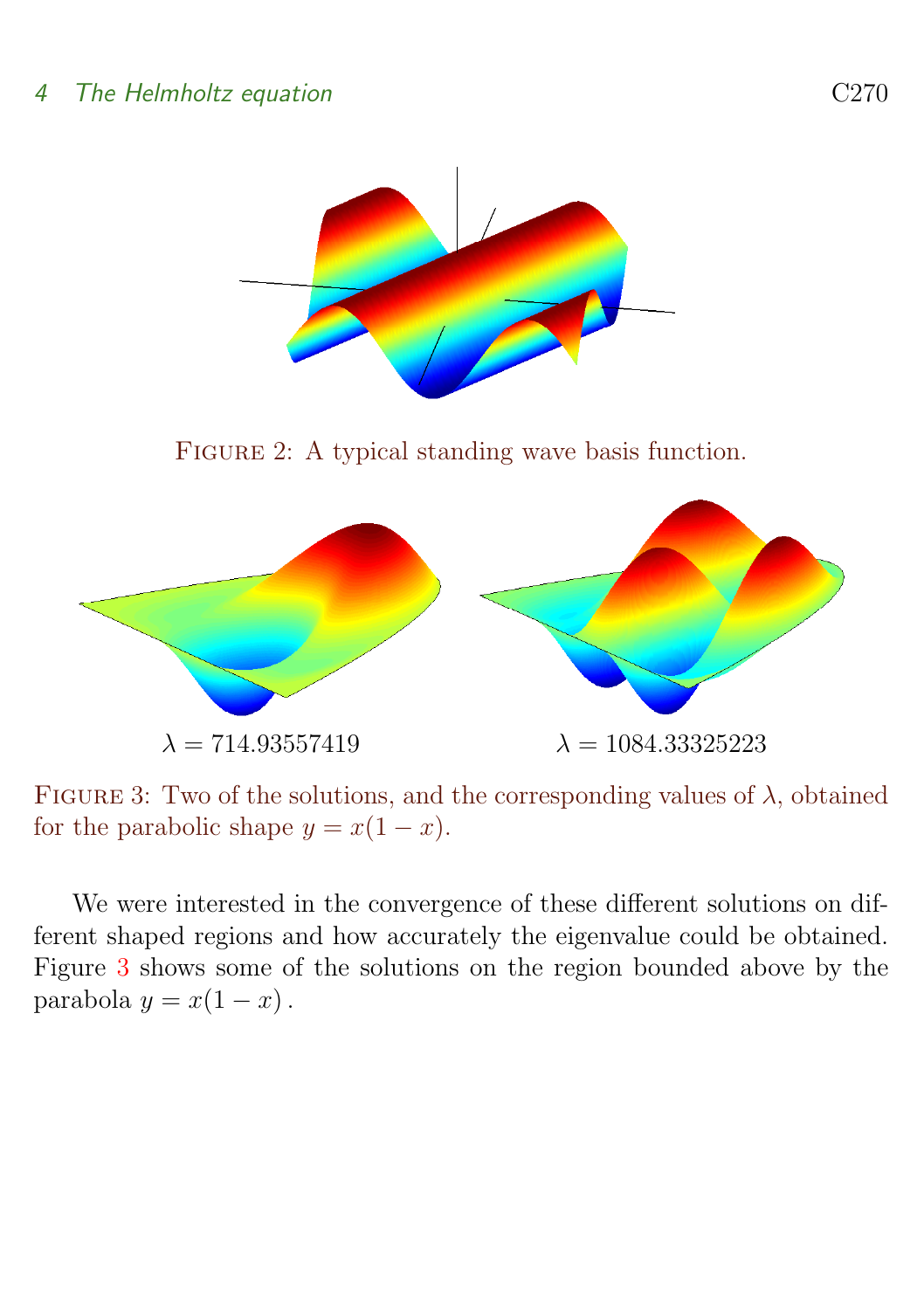<span id="page-10-2"></span>

<span id="page-10-1"></span>FIGURE 4: The L-shaped region and the well-known MATLAB logo.

### 4.1 The method of particular solutions

As an aside, Fox, Henrici and Moler [\[6\]](#page-15-0) solved this same problem on the L-shaped region shown in Figure [4.](#page-10-1) They used the basis functions

$$
v_k(x,y) = J_{\alpha k}(\sqrt{\lambda} r) \sin \alpha k \theta ,
$$

<span id="page-10-0"></span>where  $\alpha = \pi/\vartheta$  and k is a positive integer. In this case, the basis functions are expressed in terms of the polar coordinates r and  $\theta$ . The function  $J_{\nu}$  is the Bessel function of order  $\nu$ . Bessel functions often appear in the solution of problems that have cylindrical symmetry. This choice of basis function guaranteed that the solution would be zero on the x-axis between  $x = 0$  and  $x = 1$  and on the y-axis between  $y = 0$  and  $y = -1$ . Fox, Henrici and Moler referred to their method as the Method of Particular Solutions. The approximate solution obtained with just the first two basis functions forms the well-known MATLAB logo (Figure  $4$ ).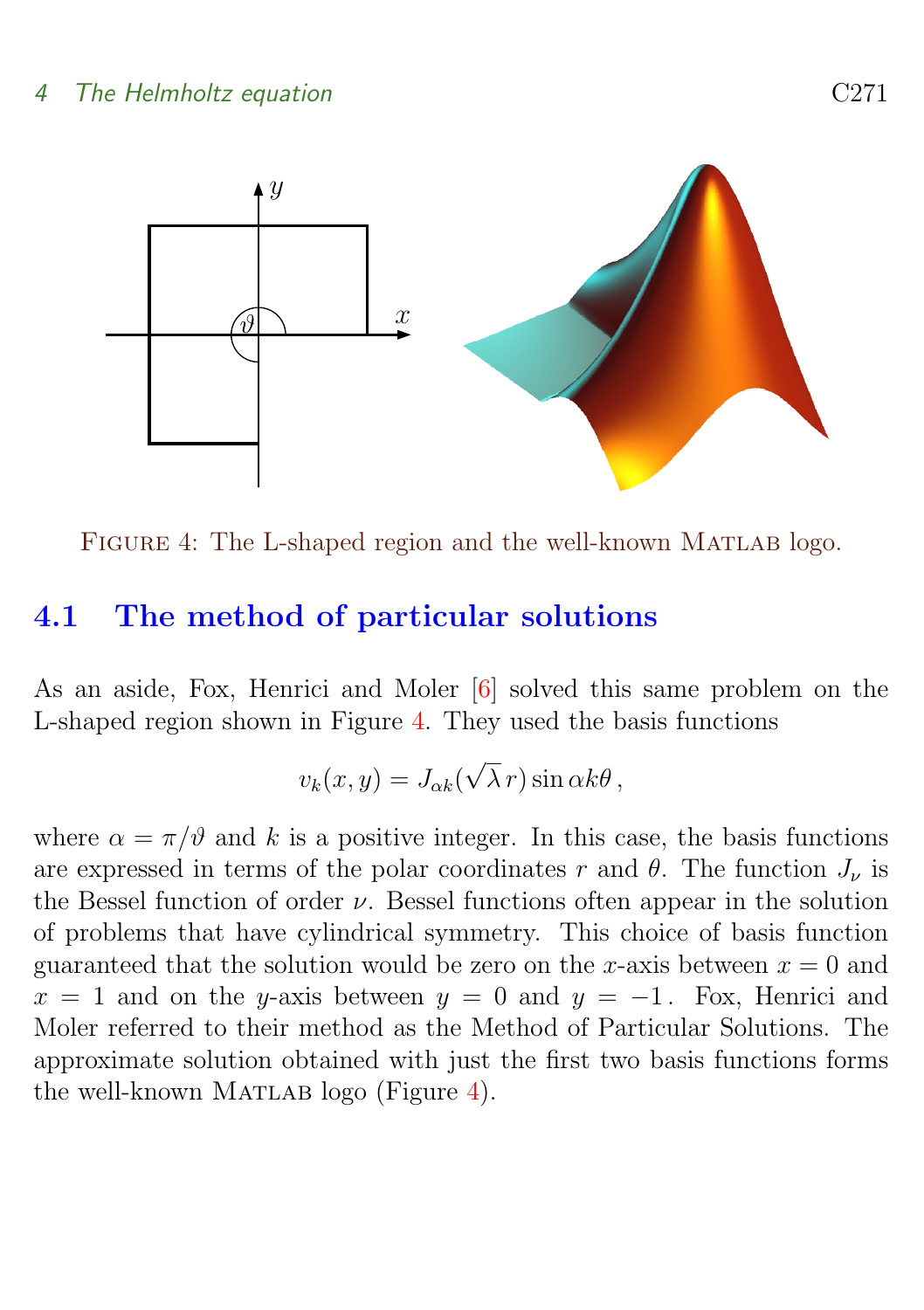<span id="page-11-0"></span>

FIGURE 5: Triangular coordinates  $(u, v, w)$ .

### 4.2 The equilateral triangle

Finally, this same problem can be applied to an equilateral triangle. We could use the same numerical procedure, but the problem has an exact solution in terms of trigonometric functions. The existence of an exact solution means that this example can be used to check the accuracy of the numerical methods. McCartin [\[7\]](#page-15-1) gives a derivation of the earlier results of Lamé. In this case it is convenient to work in triangular coordinates

$$
u = \frac{1}{2\sqrt{3}} - y,
$$
  
\n
$$
v = \frac{\sqrt{3}}{2} \left( x - \frac{1}{2} \right) + \frac{1}{2} \left( y - \frac{1}{2\sqrt{3}} \right),
$$
  
\n
$$
w = \frac{\sqrt{3}}{2} \left( \frac{1}{2} - x \right) + \frac{1}{2} \left( y - \frac{1}{2\sqrt{3}} \right).
$$

These coordinates are not independent since  $u + v + w = 0$ .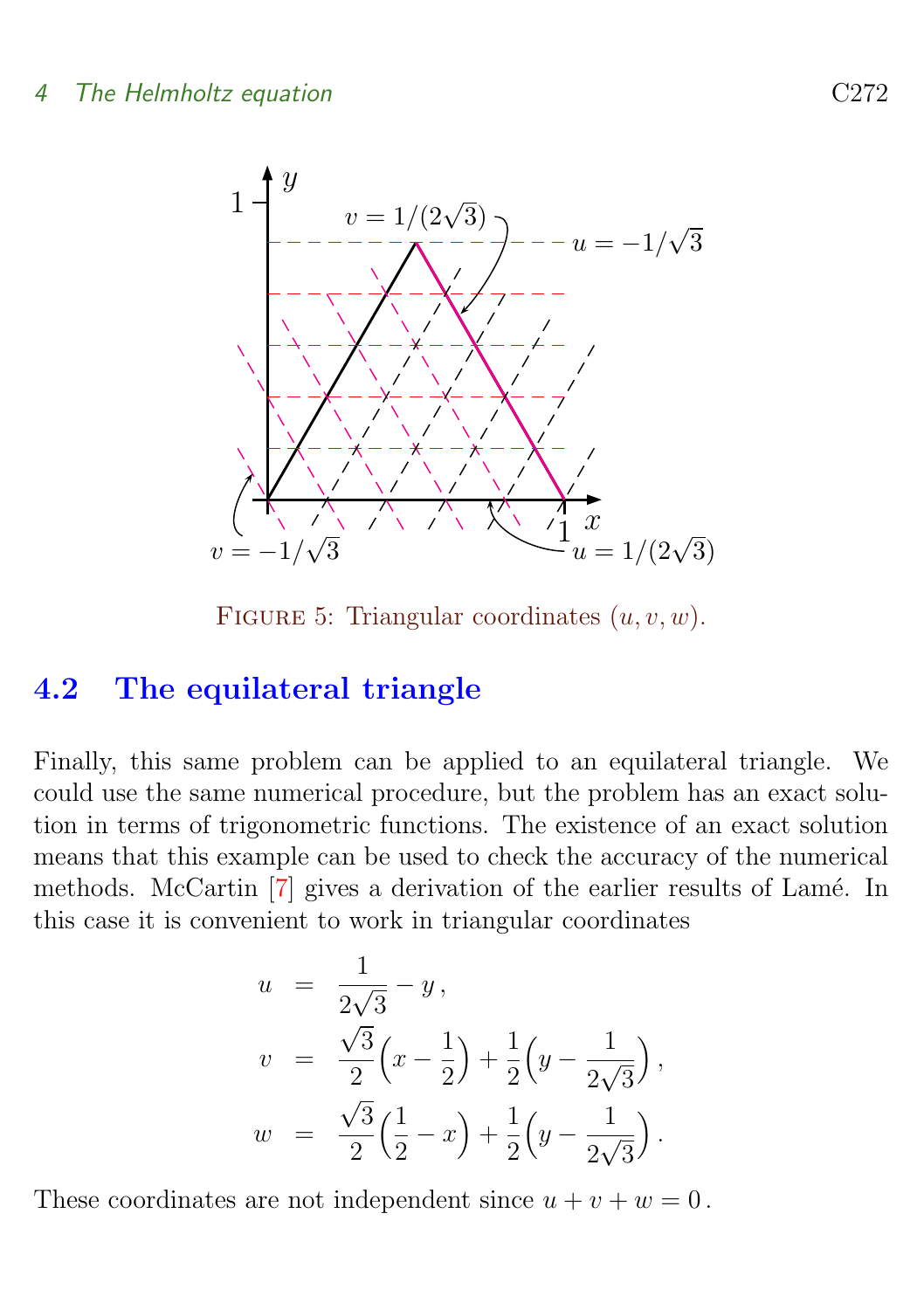#### 4 The Helmholtz equation C273

It can be verified that the functions

$$
\phi = \sin[p\pi(u+1/\sqrt{3})] \cos[q\pi(v-w)]
$$

are solutions with  $\lambda = \pi^2(p^2 + 3q^2)$ . These solutions are symmetric about are solutions with  $\lambda = \pi^-(p^+ + 3q^-)$ . These solutions are symmetric about  $x = 0.5$ , and  $\phi$  will be equal to zero along the x-axis provided  $p = 2l/\sqrt{3}$ where  $l$  is an integer. Fortunately, we do not need an infinite sum to satisfy the boundary conditions on the other two boundaries. It turns out that three terms will be enough. Thus

$$
\Psi = \sin[p_1 \pi (u + 1/\sqrt{3})] \cos[q_1 \pi (v - w)] \n+ \sin[p_2 \pi (u + 1/\sqrt{3})] \cos[q_2 \pi (v - w)] \n+ \sin[p_3 \pi (u + 1/\sqrt{3})]) \cos[q_3 \pi (v - w)].
$$

with  $p_1 = 2l/\sqrt{3}$ ,  $p_2 = 2m/\sqrt{3}$  and  $p_3 = 2n/\sqrt{3}$ . There will be additional relationships between the  $p$ 's and  $q$ 's needed to ensure that the remaining boundary conditions will be satisfied. The trigonometric formulae are needed to find these relationships and to put these solutions into a more appropriate form. Eventually we get the solutions

$$
\Psi = +\sin\left[\frac{4\pi}{3\sqrt{3}}(lu + mv + nw + \sqrt{3}l/2)\right] \n+ \sin\left[\frac{4\pi}{3\sqrt{3}}(nu + mv + lw + \sqrt{3}n/2)\right] \n+ \sin\left[\frac{4\pi}{3\sqrt{3}}(mu + nv + lw + \sqrt{3}m/2)\right] \n+ \sin\left[\frac{4\pi}{3\sqrt{3}}(mu + lw + nw + \sqrt{3}m/2)\right] \n+ \sin\left[\frac{4\pi}{3\sqrt{3}}(nu + lw + mw + \sqrt{3}n/2)\right] \n+ \sin\left[\frac{4\pi}{3\sqrt{3}}(lu + nv + mw + \sqrt{3}l/2)\right].
$$

where l, m and n are integers such that  $l + m + n = 0$ . The eigenvalue is

$$
\lambda = \frac{8}{9}(l^2 + m^2 + n^2).
$$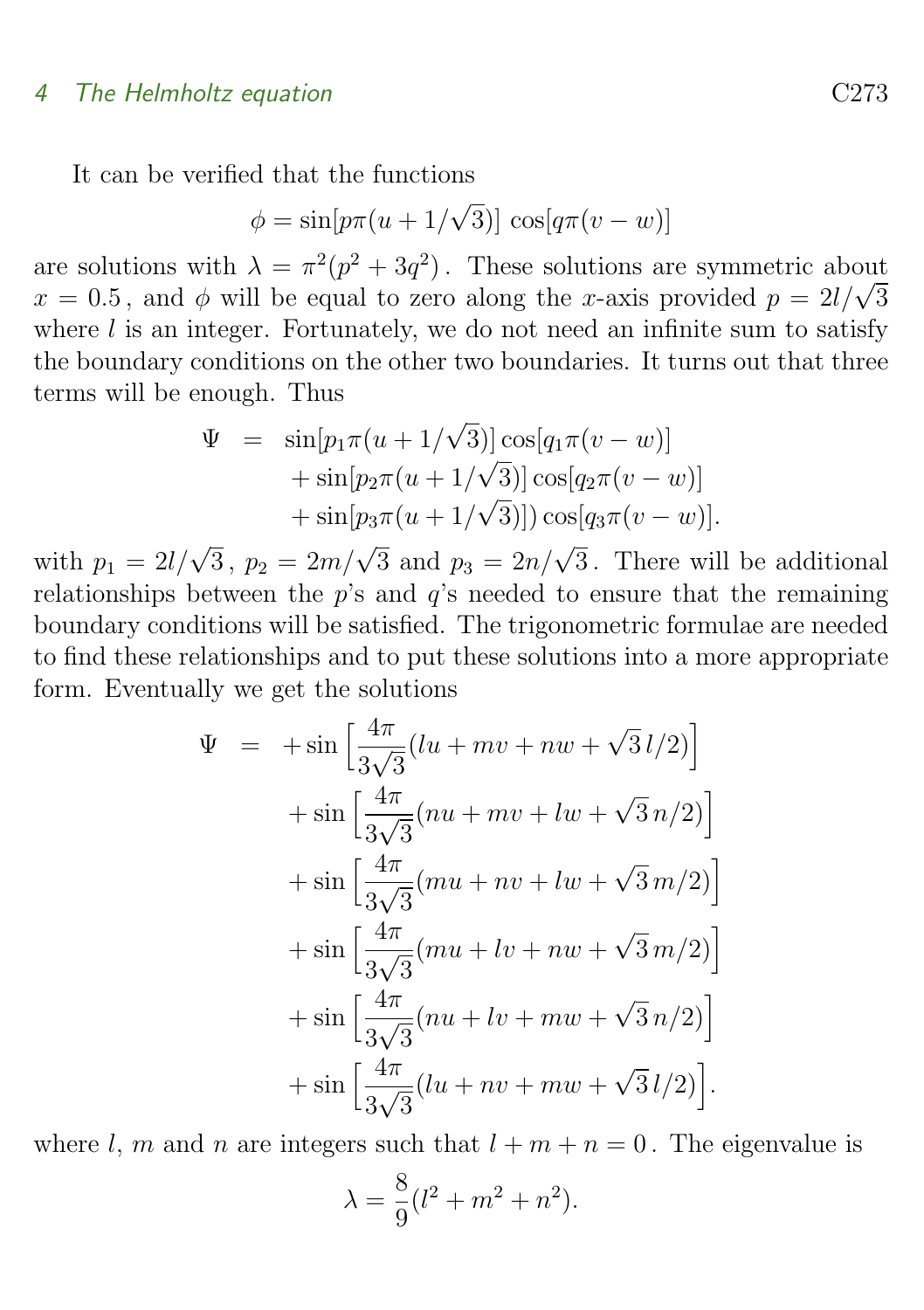

<span id="page-13-1"></span>FIGURE 6: Various solutions of the Helmholtz equation on the triangular region.

With a simple closed form solution such as this, it is easy to plot the various solutions. Some examples are given in Figure [6.](#page-13-1)

# <span id="page-13-0"></span>5 Conclusion

There seems to be a difference of opinion between mathematicians and school educators about what mathematics is important. If we believe these things are important, we need to make our views known.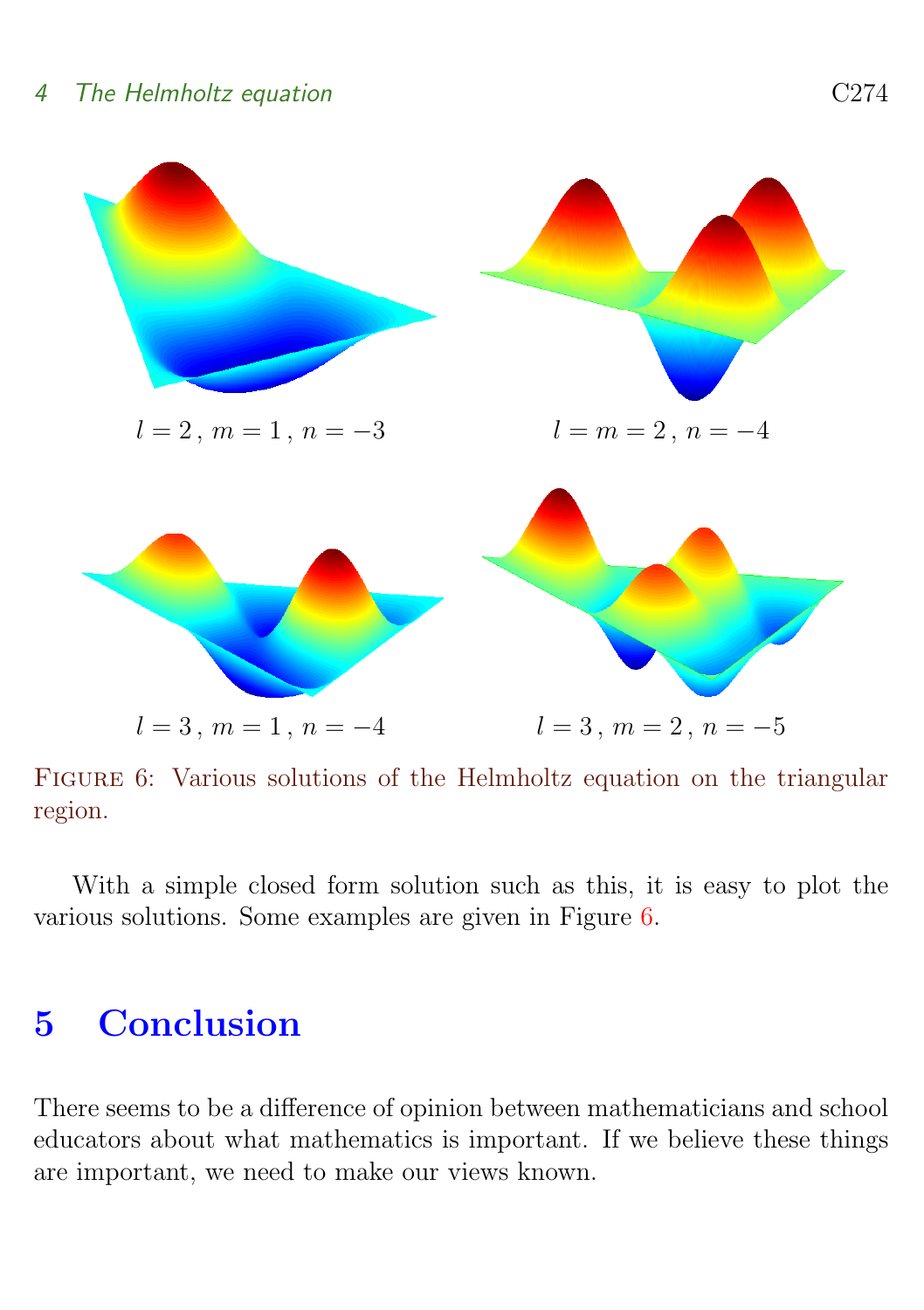### 5 Conclusion C275

There are three main reasons for studying trigonometric formulae in detail at secondary school. Firstly, the formulae demonstrate fundamental properties of mathematics such as the essential non-linearity of most functions. Secondly, manipulating the formulae develops algebraic dexterity and can assist in the development of a deep understanding of these important functions. Thirdly, far from not being used anymore, these functions and the relationships between them have a wealth of applications in modern mathematics, science and finance.

Acknowledgements The authors are particularly grateful for the comments and input of the referees and the editors.

# **References**

- <span id="page-14-1"></span><span id="page-14-0"></span>[1] Queensland Studies Authority, Years 11 & 12 syllabi, <https://www.qsa.qld.edu.au> [C263](#page-2-2)
- <span id="page-14-2"></span>[2] Wikipedia contributors, Trigonometry, Wikipedia, The Free Encyclopedia, [http://en.wikipedia.org/w/index.php?title=](http://en.wikipedia.org/w/index.php?title=Trigonometry&oldid=63547996) [Trigonometry&oldid=63547996](http://en.wikipedia.org/w/index.php?title=Trigonometry&oldid=63547996) [C265](#page-4-1)
- <span id="page-14-3"></span>[3] W. W. Read and G. E. Sneddon, Analytic solutions for solute transport in hillside seepage, Proceedings 12th Australasian Fluid Mechanics Conference, 191–194, 1995. [C267](#page-6-2)
- <span id="page-14-4"></span>[4] W. W. Read, G. E. Sneddon and L. Bode, A series method for the eigenvalues of the advection diffusion equation, The ANZIAM Journal 45(E), 2004, C773–C786. <http://anziamj.austms.org.au/V45/CTAC2003/Rea2> [C267](#page-6-2)
- <span id="page-14-5"></span>[5] G. E. Sneddon and W. W. Read, The method of particular solutions for the Helmholtz equation, The ANZIAM Journal  $46(E)$ , 2005,